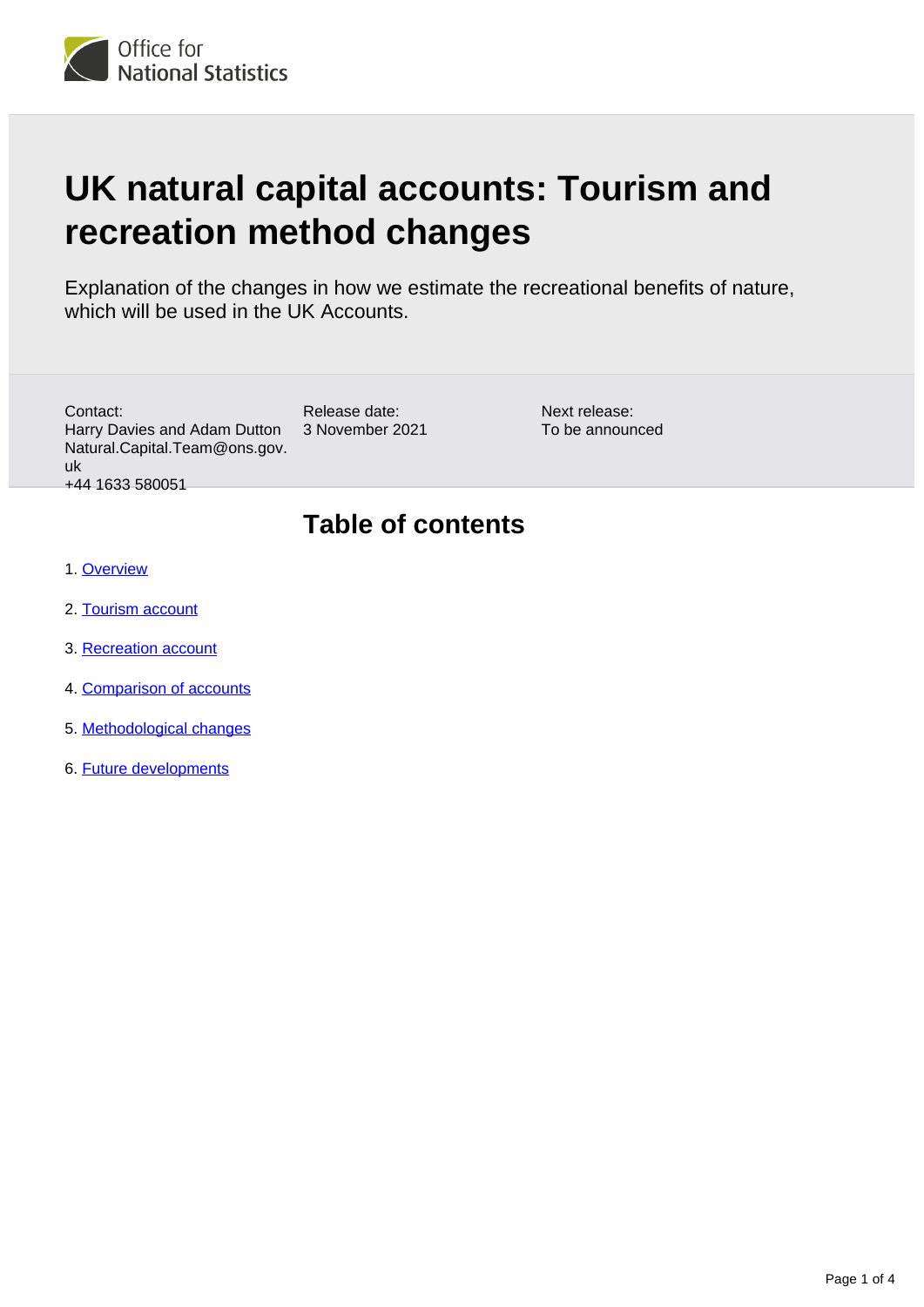# <span id="page-1-0"></span>**1 . Overview**

We published estimates of nature's contribution to tourism and outdoor leisure for the first time in April 2021. This outlined plans to further develop our tourism account ready for integrating this into our annual UK natural capital accounts publication.

These plans included avoiding double-counting expenditure estimates when integrating tourism into the UK natural capital accounts 2021. They also included exploring tourism-related datasets for Northern Ireland to enable the production of UK-wide tourism statistics.

This article focuses on the former, proposing the creation of a combined tourism and recreation account. The estimates of the tourism and recreation natural capital accounts being reported within the upcoming 'UK natural capital accounts: 2021' are experimental and should be interpreted with caution in this context.

We welcome discussion regarding any of the approaches presented in this article via email at [natural.capital.](mailto:natural.capital.team@ons.gov.uk) [team@ons.gov.uk](mailto:natural.capital.team@ons.gov.uk).

### <span id="page-1-1"></span>**2 . Tourism account**

Our tourism and outdoor leisure publication estimates nature's economic contribution to tourism and outdoor leisure. Data is gathered predominantly through the Great Britain Day Visits Survey and the Great Britain Tourism Survey. These represent trips during which at least one activity related to outdoor leisure was completed of three hours or longer in duration, taken within Great Britain. Additional data from the International Passenger Survey is gathered to capture visits to the UK from abroad.

To produce estimates of nature's economic contribution to tourism expenditure, the amount spent on items that enable or enhance these visits to the natural environment are counted. This includes costs of transport, car parking and entry tickets to visitor attractions. Other expenditure, such as money spent on food and drink or shopping, is excluded. Expenditure is then attributed to different habitats using a mixture of survey responses and the area covered by each habitat type within different regions of the UK. The number of outdoor-related activities completed within the UK is also estimated alongside expenditure. These methods have been adapted from a [report \(PDF 3.45MB\)](http://randd.defra.gov.uk/Document.aspx?Document=14679_NR0176FinalReport.pdf) written by the Economics For The Environment Consultancy Ltd (Eftec).

# <span id="page-1-2"></span>**3 . Recreation account**

Our recreation account focuses on people's interactions with the outdoors for leisure and recreation purposes. It includes estimates for the total number of visits taken to the outdoors, as well as the total duration and amount spent while visiting the outdoors.

For estimates of outdoor recreation in England, the Monitor of Engagement with the Natural Environment Survey is used. The survey collects detailed information on people's use and enjoyment of the natural environment during visits of any duration. Similar survey sources are used to produce estimates for Scotland and Wales. For Scotland, Scotland's People and Nature Survey and the Scottish Recreation Survey are used. For Wales, the Welsh Outdoor Recreation Survey and National Survey for Wales are used.

The recreation account estimates the spend incurred to travel to an outdoor location and some expenditure incurred during the visit. This expenditure method considers the market goods consumed as part of making the recreational visit (fuel, public transport costs, admission charges and parking fees). This expenditure is currently assumed as a proxy for a marginal price for accessing the site.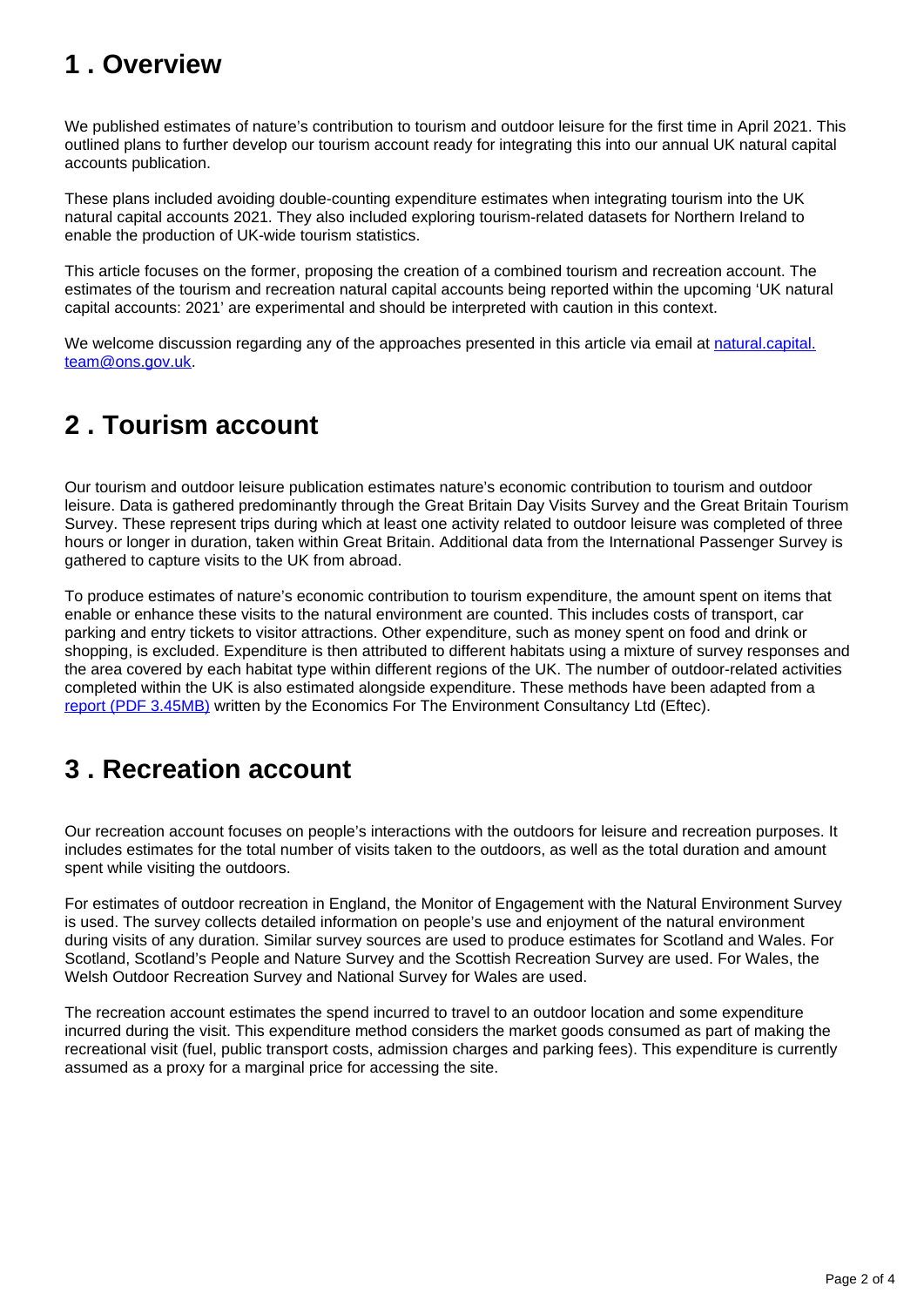# <span id="page-2-0"></span>**4 . Comparison of accounts**

The estimates of expenditure in the tourism and outdoor leisure natural capital account are similar to the recreation account. Both capture the amount spent on travelling to the natural environment. Including each measure within the UK natural capital accounts, 2021 would lead to double counting, in which some of the same expenditure is counted twice.

However, each account is not identical and therefore some expenditure data is present in only one account. Recreation estimates exclude overnight stays and tourist visits, while tourism estimates include both overnight stays and visits to the UK from abroad. The tourism account contains trips three hours or longer in duration only, while recreation covers all day trips, including ones shorter than three hours in duration.

Survey sampling also differs substantially between the two sets of accounts. The largest contributor by sample size of recreation data is the Monitor of Engagement with the Natural Environment survey, which samples approximately 48,000 interviews within England annually. The survey uses question modules to ask a subset of questions to individual respondents. As a result, only a total of around 4,000 people each year between 2009 and 2015, and 1,600 people between 2016 and 2018 were asked about the amount spent during their visit. The largest contributor to tourism data by sample size is the Great Britain Day Visits Survey, which samples approximately 35,000 interviews within Great Britain annually. Of those interviewees in England, approximately 22,000 each year were asked about the amount spent during their visit.

The overall methodological approach taken for each account also varies. Estimates of tourism and outdoor leisure are created using a top-down approach, where we attempt to isolate nature-related data from the available tourism data. Recreation estimates take a bottom-up approach, with individual respondent-level data being summed up to create national estimates. The bottom-up approach allows for more detailed analytical outputs to be generated from the same data. We currently cannot use the bottom-up approach for our tourism account because of data limitations.

# <span id="page-2-1"></span>**5 . Methodological changes**

#### **A combined account**

To generate a combined recreation and tourism account, we have taken the approach of adding the aspect of recreation estimates not already captured within tourism to the tourism estimates.

This involves determining recreation estimates for the number of visits and amount spent on day trips less than three hours in duration. This method maintains the larger sample size of the tourism-related surveys, while also using the respondent level data of the recreation surveys to generate detailed estimates for trips less than three hours in duration.

All the recreation surveys used within our approach asked respondents about the duration of their trip. Fortunately, responses to these questions were grouped so that three hours was always the upper or lower limit. For example, between two to three hours and three to five hours. As a result, only respondents that stated their trip was less than three hours in length were used to generate new estimates. The remaining methods for the recreation account are unchanged and outlined in the UK natural capital accounts methodology quide: 2020. An updated methodology guide will be published on 12 November 2021 alongside the UK natural capital accounts 2021.

Regarding the tourism account, to enable better comparisons between this and recreation accounts, the physical flow estimates within the tourism account were altered. Previously, these measured the total number of outdoorrelated activities undertaken within the UK. The recreation account captures the total number of visits taken to nature within the UK. An additional methodological step was added to the tourism estimates, which determines the average number of outdoor-related activities undertaken in one visit, for each type of activity. The number of times each activity was undertaken is then divided by this figure to ensure each visit is not counted multiple times. This is because we would expect people to complete multiple outdoor-related activities during a single trip. The remaining methods for the tourism account are unchanged and can be found within the [UK natural capital](https://www.ons.gov.uk/economy/environmentalaccounts/methodologies/uknaturalcapitalaccountstourismmethodology)  [accounts: Tourism methodology guide](https://www.ons.gov.uk/economy/environmentalaccounts/methodologies/uknaturalcapitalaccountstourismmethodology).